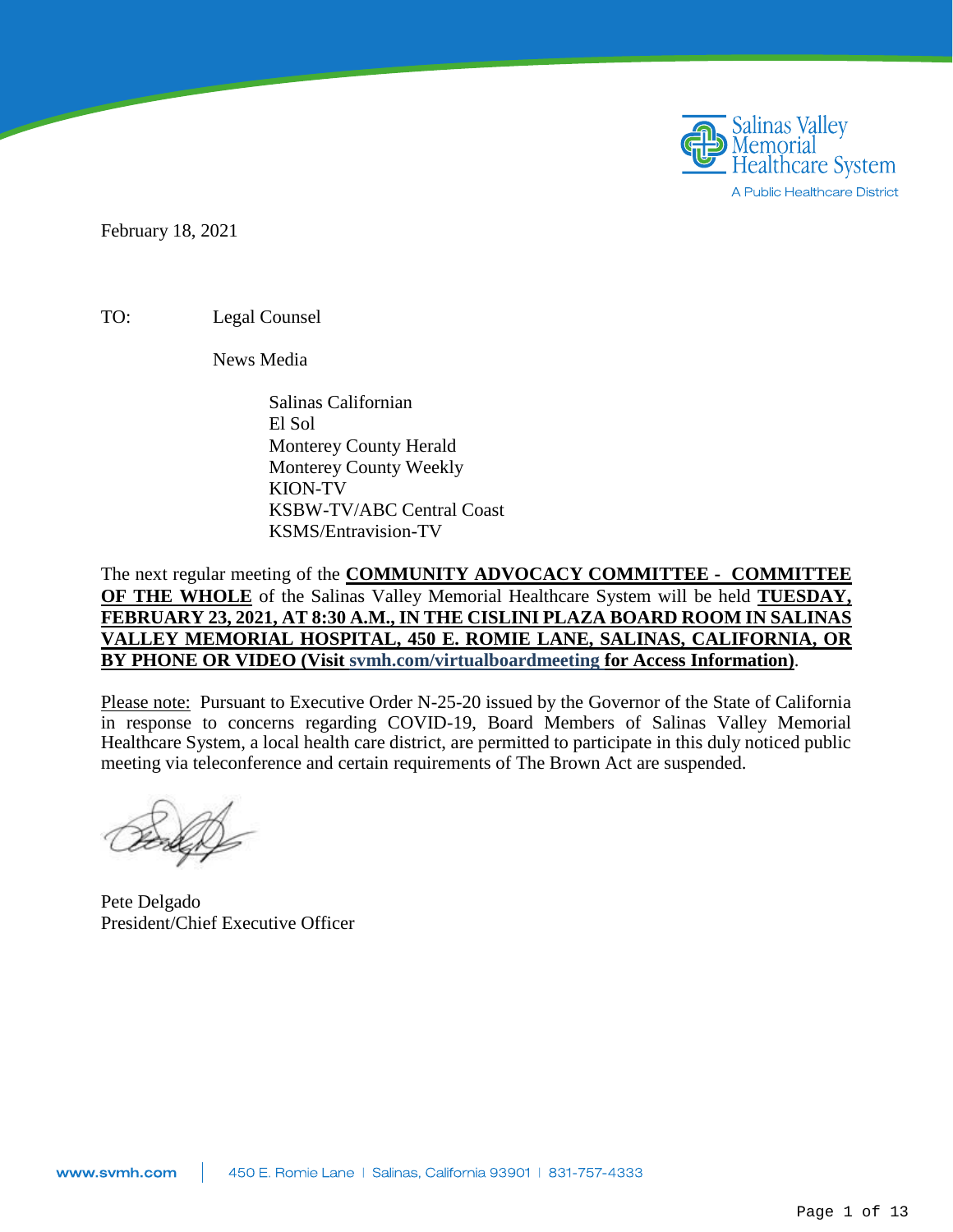**Committee Members: Regina M. Gage - Chair; Joel Hernandez Laguna – Vice Chair; Pete Delgado – President/Chief Executive Officer; Rachel McCarthy Beck, MD – Chief of Staff; Allen Radner, MD – Chief Medical Officer; Clement Miller - Chief Operating Officer/Interim Chief Nursing Officer; Adrienne Laurent – Chief Strategic Communications Officer; and Misty Navarro, MD – Medical Staff Member**

#### **COMMUNITY ADVOCACY COMMITTEE MEETING – FEBRUARY 2021 COMMITTEE OF THE WHOLE SALINAS VALLEY MEMORIAL HEALTHCARE SYSTEM**

#### **TUESDAY, FEBRUARY 23, 2021 8:30 A.M. – CISLINI PLAZA BOARD ROOM SALINAS VALLEY MEMORIAL HOSPITAL 450 E. ROMIE LANE, SALINAS, CALIFORNIA OR BY PHONE OR VIDEO (Visit svmh.com/virtualboardmeeting for Access Information)**

Please note: Pursuant to Executive Order N-25-20 issued by the Governor of the State of California in response to concerns regarding COVID-19, Board Members of Salinas Valley Memorial Healthcare System, a local health care district, are permitted to participate in this duly noticed public meeting via teleconference and certain requirements of The Brown Act are suspended.

#### **AGENDA**

- 1. Approval of Minutes from the Community Advocacy Committee Meeting of December 15, 2020 (DELGADO)
	- > Motion/Second
	- $\triangleright$  Action by Committee/Roll Call Vote
- 2. Report from the Salinas Valley Memorial Hospital Service League (LAURENT/GRAHAM)
- 3. Report from the Salinas Valley Memorial Hospital Foundation (DELGADO/WARDWELL)
- 4. Report on the SVMHS Patient Family Advisory Council (LAURENT/PAULO)
- 5. Public Input

This opportunity is provided for members of the public to make a brief statement, not to exceed three (3) minutes, on issues or concerns within the jurisdiction of this District Board which are not otherwise covered under an item on this agenda.

- 6. No Closed Session
- 7. Adjournment The Community Advocacy Committee meets quarterly and the next meeting is scheduled for **Tuesday, May 25, 2021, at 8:30 a.m.**

Notes: This Committee meeting may be attended by Board Members who do not sit on this Committee. In the event that a quorum of the entire Board is present, this Committee shall act as a Committee of the Whole. In either case, any item acted upon by the Committee or the Committee of the Whole will require consideration and action by the full Board of Directors as a prerequisite to its legal enactment. Requests for a disability related modification or accommodation, including auxiliary aids or services, in order to attend or participate in a meeting should be made to the Executive Assistant during regular business hours at 831-755-0741. Notification received 48 hours before the meeting will enable the District to make reasonable accommodations.

The Committee packet is available at the Committee Meeting, at [www.svmh.com,](http://www.svmh.com/) and in the Human Resources Department of the District. All items appearing on the agenda are subject to action by the Committee.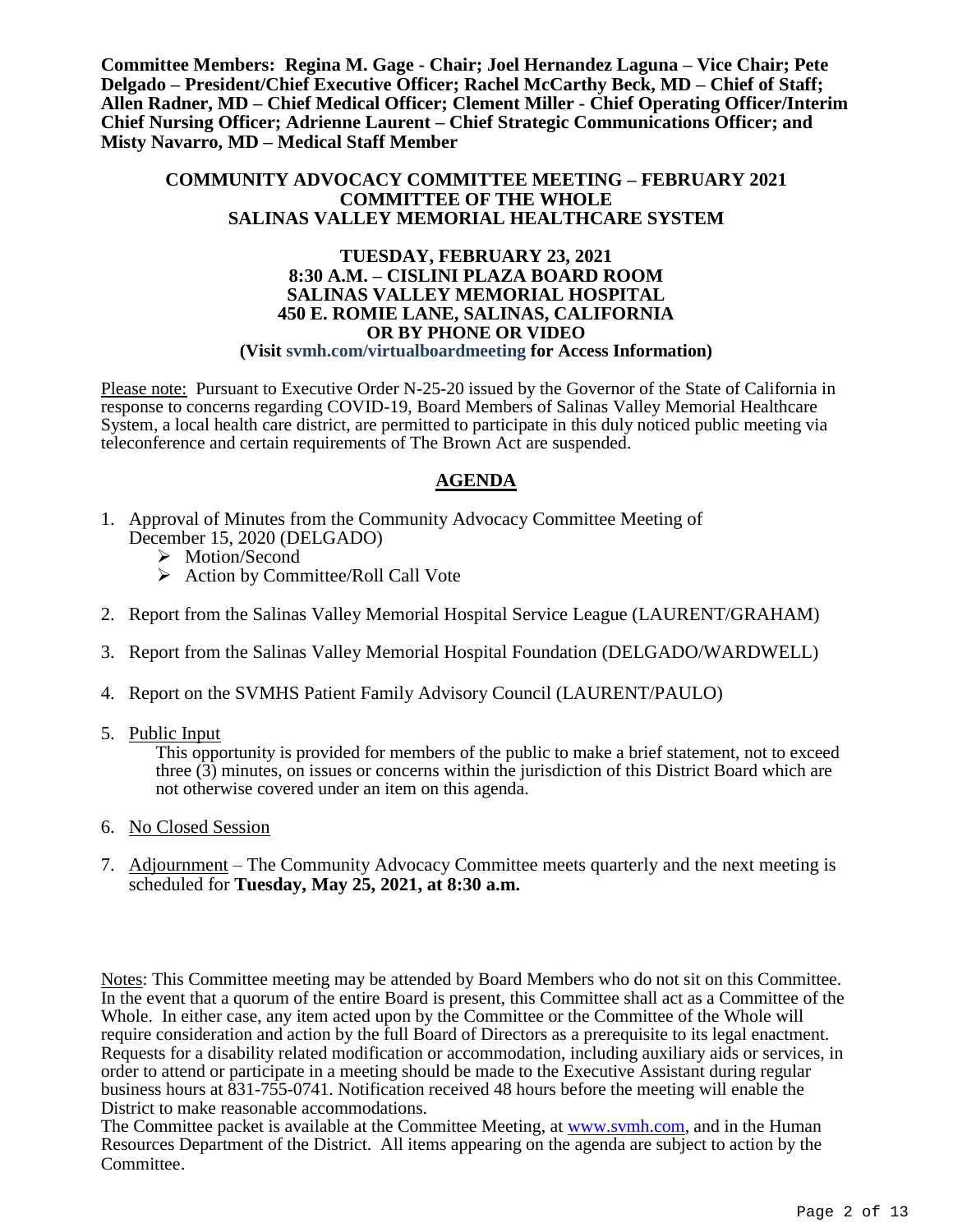#### **MINUTES OF THE DECEMBER 2020 COMMUNITY ADVOCACY COMMITTEE MEETING COMMITTEE OF THE WHOLE SALINAS VALLEY MEMORIAL HEALTHCARE SYSTEM**

#### **TUESDAY, DECEMBER 15, 2020 8:30 A.M. – CISLINI PLAZA BOARD ROOM SALINAS VALLEY MEMORIAL HOSPITAL 450 E. ROMIE LANE, SALINAS, CALIFORNIA OR BY PHONE OR VIDEO (Visit svmh.com/virtualboardmeeting for Access Information)**

Pursuant to Executive Order N-25-20 issued by the Governor of the State of California in response to concerns regarding COVID-19, Board Members of Salinas Valley Memorial Healthcare System, a local health care district, are permitted to participate in this duly noticed public meeting via teleconference and certain requirements of The Brown Act are suspended.

Committee Members Present: Regina M. Gage, Chair; Pete Delgado, Adrienne Laurent, Rachel McCarthy Beck, MD, Misty Navarro, MD in person; and Allen Radner, MD, by teleconference.

Committee Members Absent: Richard Turner and Clement Miller.

Other Board Members Present, Constituting Committee of the Whole: Joel Hernandez Laguna and Juan Cabrera by teleconference.

Also Present: Tiffany DiTullio, Margaret D'Arrigo-Martin, Jeff Wardwell, Orlando Rodriguez, MD, Derek Ames, Alan Edwards, Karen Schroeder in person; Augustine Lopez, Clint Hoffman, Audrey Parks, Margaret D'Arrigo-Martin, Melanie Espino, and Jen van Stelle by teleconference,

A quorum was present and the meeting was called to order by Ms. Gage at 8:36 a.m.

#### **APPROVAL OF MINUTES FROM THE COMMUNITY ADVOCACY COMMITTEE MEETING OF SEPTEMBER 22, 2020**

Minutes of the Community Advocacy Committee Meeting of September 22, 2020, were included in the Committee packet. Pete Delgado, President/Chief Executive Officer, recommended approval.

No Public Comment.

MOTION: The Community Advocacy Committee approves the minutes of the Community Advocacy Committee Meeting of September 22, 2020, as presented. Moved/Seconded/Roll Call Vote: Ayes: Gage, Delgado, Laurent, Navarro, McCarthy Beck; Noes: None; Abstentions: None; Absent: Miller, Radner, Turner; Motion Carried.

A request was made to move Agenda Item #4 – Blue Zones Project Update. There was no objection to this request.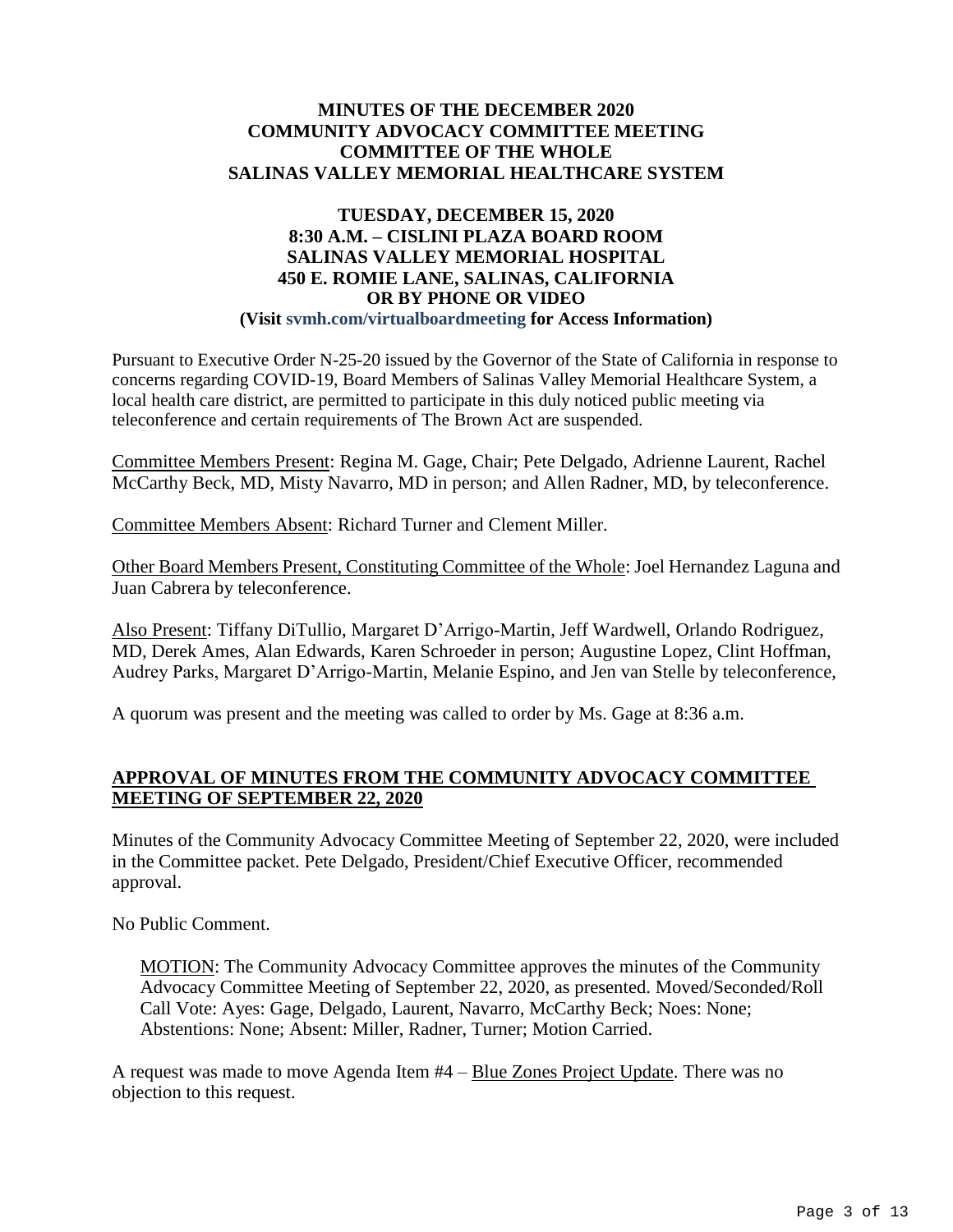#### **BLUE ZONES PROJECT UPDATE**

Tiffany DiTullio, Executive Director, Blue Zones Project, presented a Salinas Update Project Year 1 YTD Report, and Monterey County Expansion Project. Key areas reviewed/discussed were as follows:

- $\triangleright$  Community Impact
	- o *To the Moon* Project
- Food Environment Impact
	- o Approved restaurants are The Drummond Academy at Rancho Cielo, and the Guadalajara Grill
	- o Work continues toward the first grocery store approval at LA Princesa, and a second location at Nob Hill Foods.
- $\triangleright$  Organization Impact
	- o Worksites: Cal Water, Aspire Health Plan, and WRD.
	- o School Sites: approved Los Padres School and University Park School.
- $\triangleright$  Policy Impact
	- o Food Policy: site assessment conducted at Natividad Creek Park Community Garden and weekly collaboration with the City of Salinas to transform the garden into an outdoor learning space for the community; and exploring a Food Policy Council for Monterey County.
	- o Tobacco and Built Environment: integrating signage to encourage movement; implemented no smoking and vaping communication; collaborated on the Facebook Live Ask the Experts event with Kelsey Gray, MD, and Marguerite Walker, RRT, on smoking and vaping; and live zoom presentation on vaping and COVID for parents.
- Expansion Project
	- o Began October 1, 2020
	- o New colleagues hired training underway through the end of December 2020
	- o Expansion Announcement confirmed for January 7 at 5 pm
	- o Pre-work underway regarding committee structure

There was brief discussion among the Committee and Executive Leadership regarding the grocery store sites, and remote work.

Dr. Radner joined the meeting at 8:45 a.m.

### **CONSIDER RECOMMENDATION FOR BOARD APPROVAL OF 2020 COMMUNITY HEALTH NEEDS ASSESSMENT IMPLEMENTATION STRATEGY AND REPORT**

Adrienne Laurent, Chief Strategic Communications Officer, reported that the Community Health Needs Assessment (CHNA) Implementation Strategy and Report is being presented to the Committee for consideration for Board approval. This information was included in the Committee packet.

Ms. Laurent introduced Jen van Stelle and Melanie Espino of Actionable Insights, who provided an overview of the CHNA Implementation Strategy and Report. A CHNA was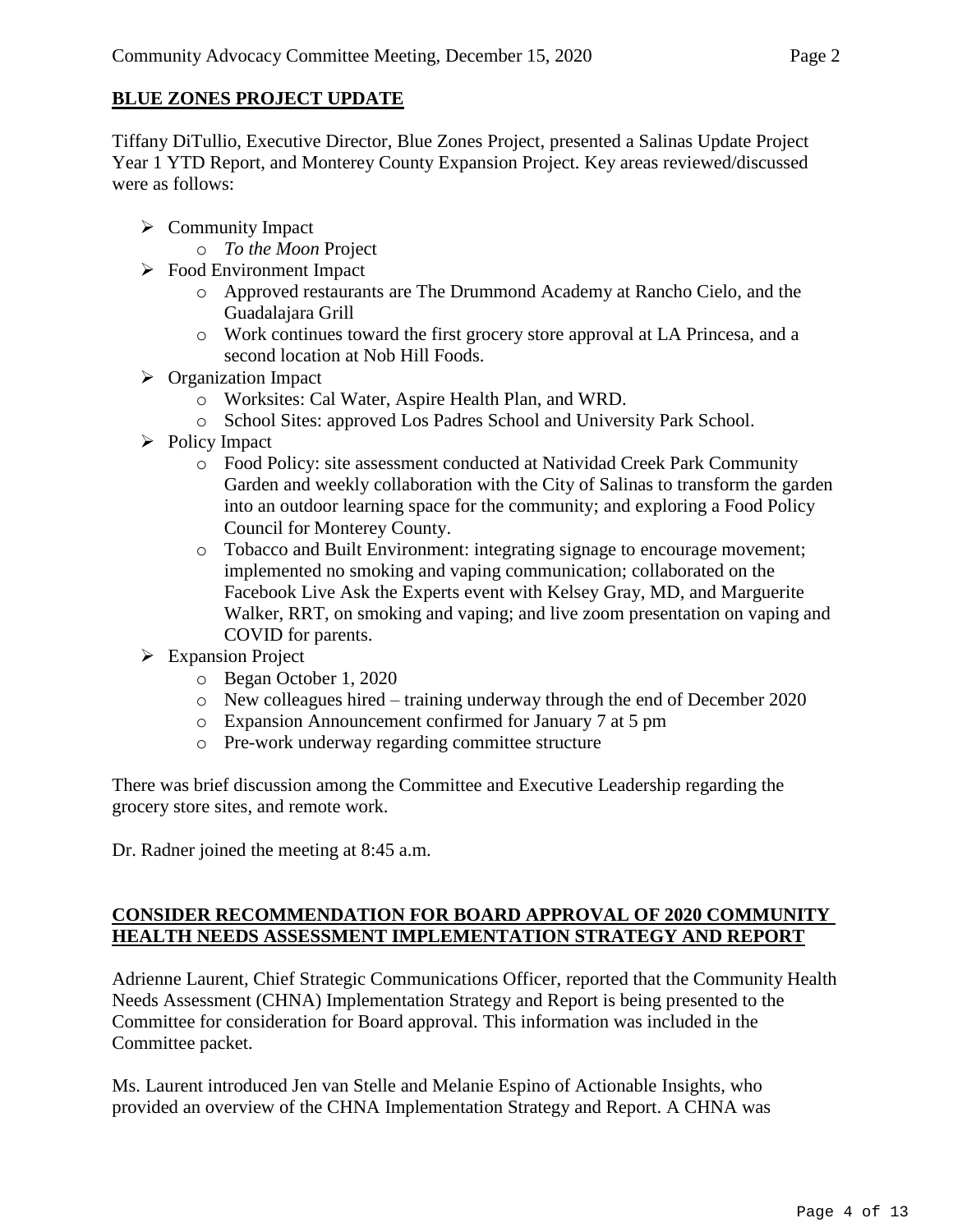approved by the SVMHS Board of Directors in March 2020 and strategy development was completed in Spring/Summer 2020. Selection criteria included community priority, leverage of community partners/assets, and expertise and resources applicable for the Hospital.

The Implementation Strategy is the System's plan to address the following community health needs described in the CHNA.

- $\triangleright$  Behavioral Health
	- o Continue/expand access to programs and services that prevent poor mental health among community members
	- o Support integration of behavioral health and physical health care
- $\triangleright$  Healthcare Access and Delivery
	- o Increase health insurance coverage
	- o Support pipeline programs for healthcare careers
- $\triangleright$  Healthy Lifestyles (Diabetes & Obesity and Food & Housing Insecurity)
	- o Increase access to affordable exercise areas and options
	- o Improve basic needs of individuals at risk of or experiencing homelessness

Next Steps are Board adoption of the CHNA Implementation Strategy and Report in December; publishing of the Implementation Strategy Report online by December 31, 2020; implementation of strategies in FY21-23; and development of evaluation plan and data collection plan for strategies prior to the end of FY21.

No Public Comment.

There was brief discussion regarding the timeline of the information gathered, ability to identify occupations in the communities of those interviewed, and what works to improve the metrics for prenatal and breast cancer screening, such as educational intervention. Actionable Insights to provide this data. Data from the CHNA Implementation Strategy and Report will be part of the Hospital's strategic planning process.

Dr. Beck excused herself from the meeting at 9:20 a.m.

MOTION: The Community Advocacy Committee recommends that the Board of Directors approve the 2020 Community Health Needs Assessment Implementation Strategy and Report, as presented. Moved/Seconded/Roll Call Vote: Ayes: Gage, Delgado, Laurent, Navarro; Noes: None; Abstentions: None; Absent: Turner, Miller, Radner, McCarthy Beck; Motion Carried.

#### **MOBILE CLINIC UPDATE**

Orlando Rodriguez, MD, Medical Director, provided an update on the SVMHS Mobile Clinic. A summary of key highlights is as follows:

 Mission: The SVMHS mobile clinic is dedicated to improving the health of our community by increasing access to care for those living in medically underserved areas, providing preventative and primary care where it is needed.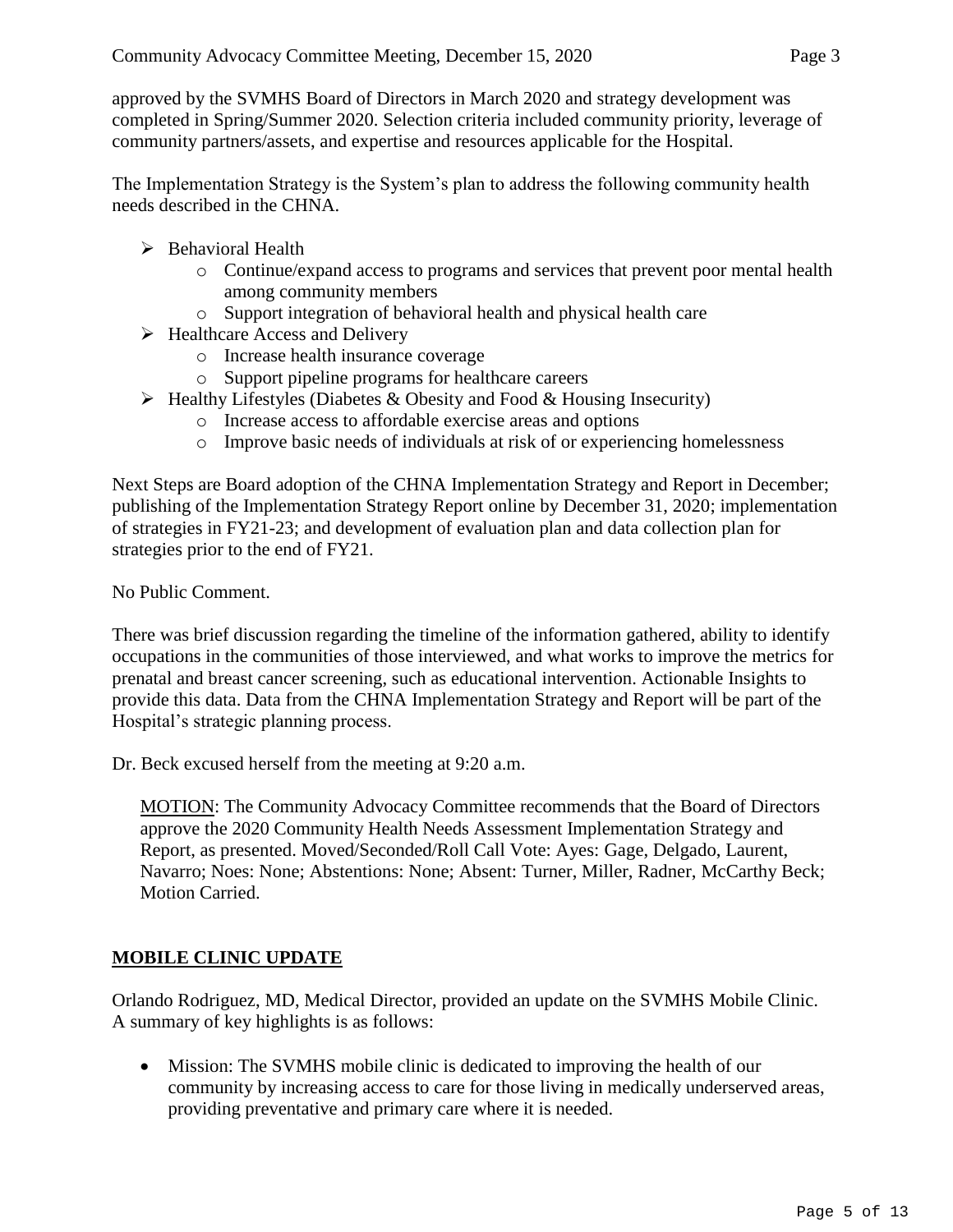- The Mobile Health Clinic was featured in a special segment that aired on KSBW about diabetes.
- New Locations: services started at Walmart in north Salinas in November 2020; and in January 2021, the clinic is expected to go to Everett Alvarez High School and the King City School District.
- Discussion continues to assess if the mobile health clinic could be part of the COVID vaccine distribution plan for the region.
- 1,025 total unique patients served.
- Some reasons for visits: immunizations, medical exam without abnormal findings, headache, hypertension, and new this quarter is diabetes screening.
- Community Health Advocates provided food assistance this quarter, helped with physical health and with clothing and household goods.
- Working to market the services of the mobile health clinic to continue to grow the program and inform people who may need the service.

There was brief discussion regarding the important work of the Community Health Advocates, The Committee thanked Dr. Rodriguez and Hospital staff for their excellent efforts to provide mobile health clinic services to the region, and were pleased with the expanded locations in King City, Castroville, and north Salinas as the mobile health clinic is the only means of care for some residents in Monterey County.

The Committee also recognized the outstanding efforts of the Blue Zones team and felt the mobile clinic is another opportunity to connect patients to activities of the Blue Zones Project to help achieve its goal aimed at improving the health of the community.

## **PUBLIC INPUT**

None.

## **NO CLOSED SESSION**

### **ADJOURNMENT**

There being no other business, the meeting was adjourned at 9:41 a.m. The Community Advocacy Committee meets quarterly and the next meeting is scheduled for **Tuesday, February 23, 2021, at 8:30 a.m.**

Regina M. Gage, Chair Community Advocacy Committee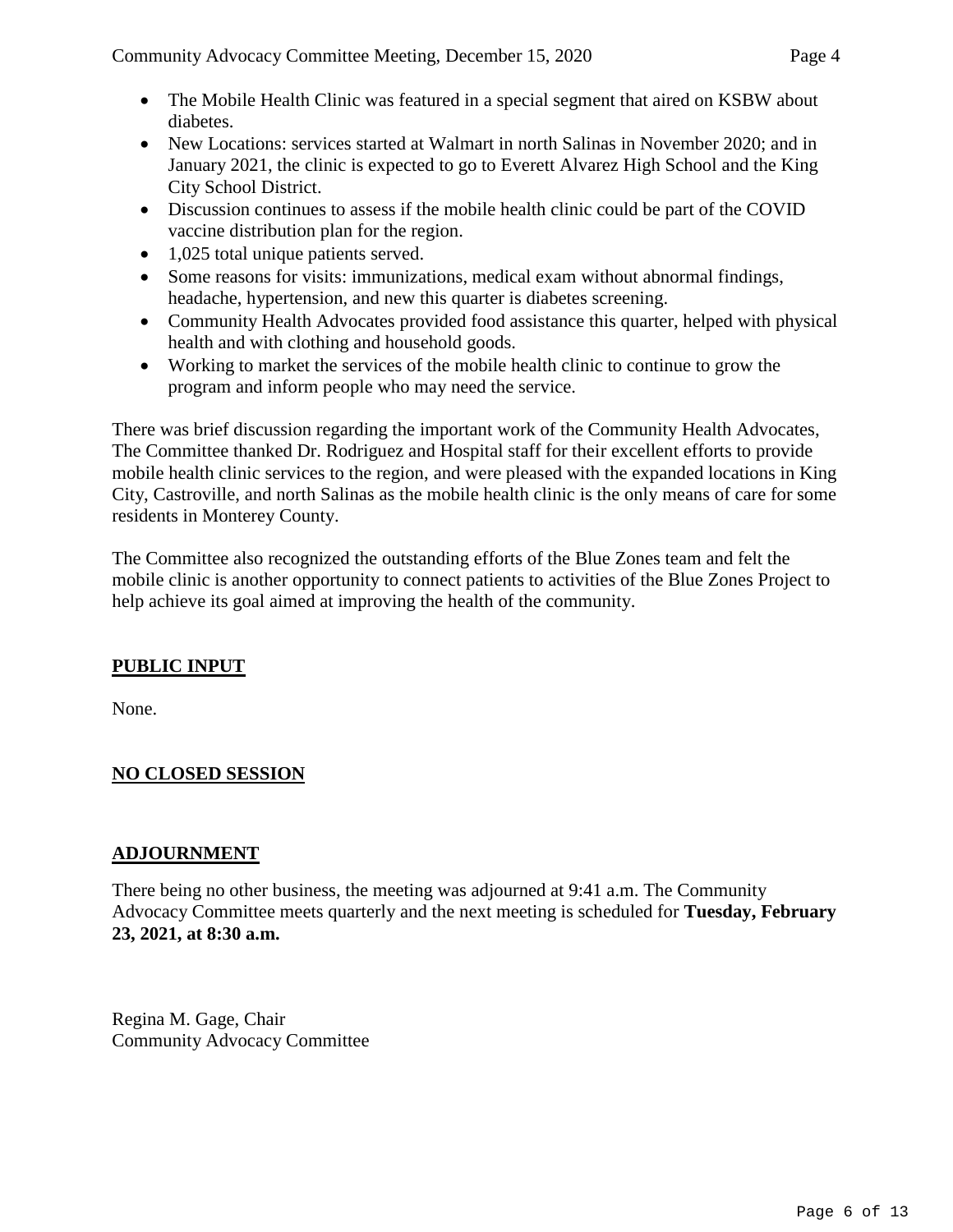#### **RECOMMENDATION OF THE DECEMBER 2020 COMMUNITY ADVOCACY COMMITTEE MEETING COMMITTEE OF THE WHOLE SALINAS VALLEY MEMORIAL HEALTHCARE SYSTEM**

#### **December Committee Meeting Meeting of December 15, 2020 To the Board of Directors**

#### 1. **RECOMMEND BOARD APPROVAL OF 2020 COMMUNITY HEALTH NEEDS ASSESSMENT IMPLEMENTATION STRATEGY AND REPORT**

RECOMMENDATION: Recommends that the Board of Directors approve the 2020 Community Health Needs Assessment Implementation Strategy and Report, as presented.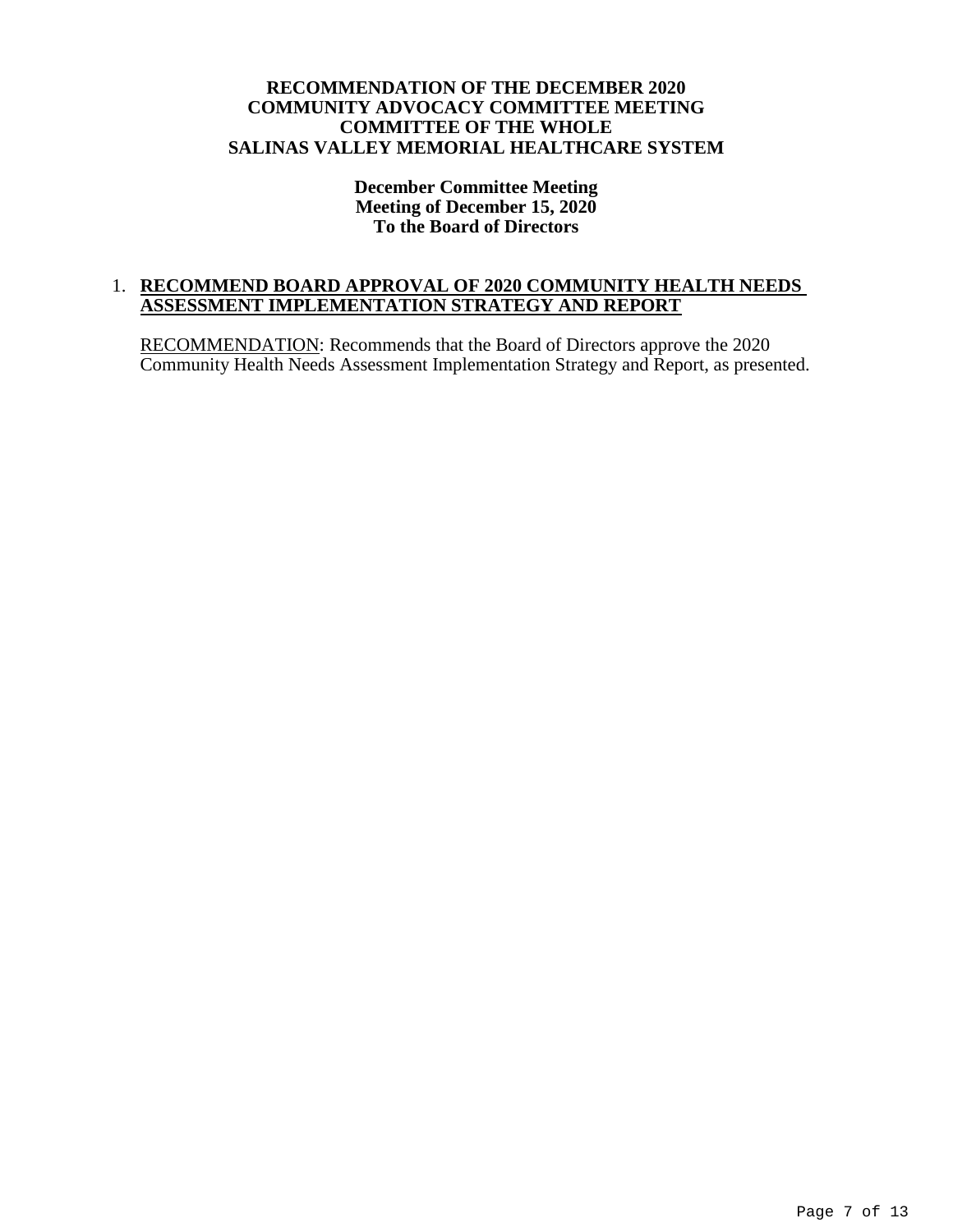## *REPORT FROM THE SALINAS VALLEY MEMORIAL HOSPITAL SERVICE LEAGUE*

*(VERBAL)*

*(LAURENT/GRAHAM)*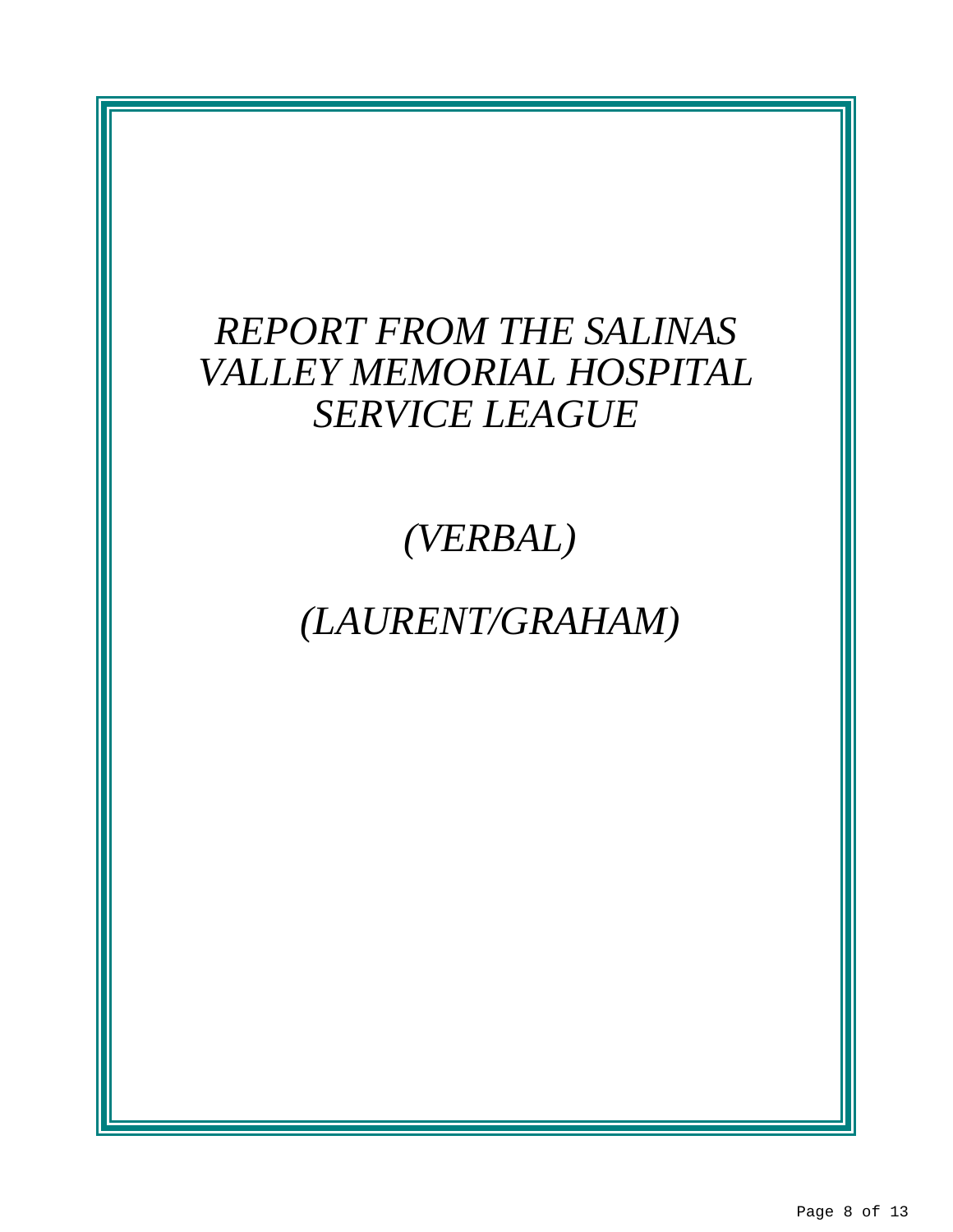# *REPORT FROM THE SALINAS VALLEY MEMORIAL HOSPITAL FOUNDATION*

*(VERBAL)*

# *(DELGADO/WARDWELL)*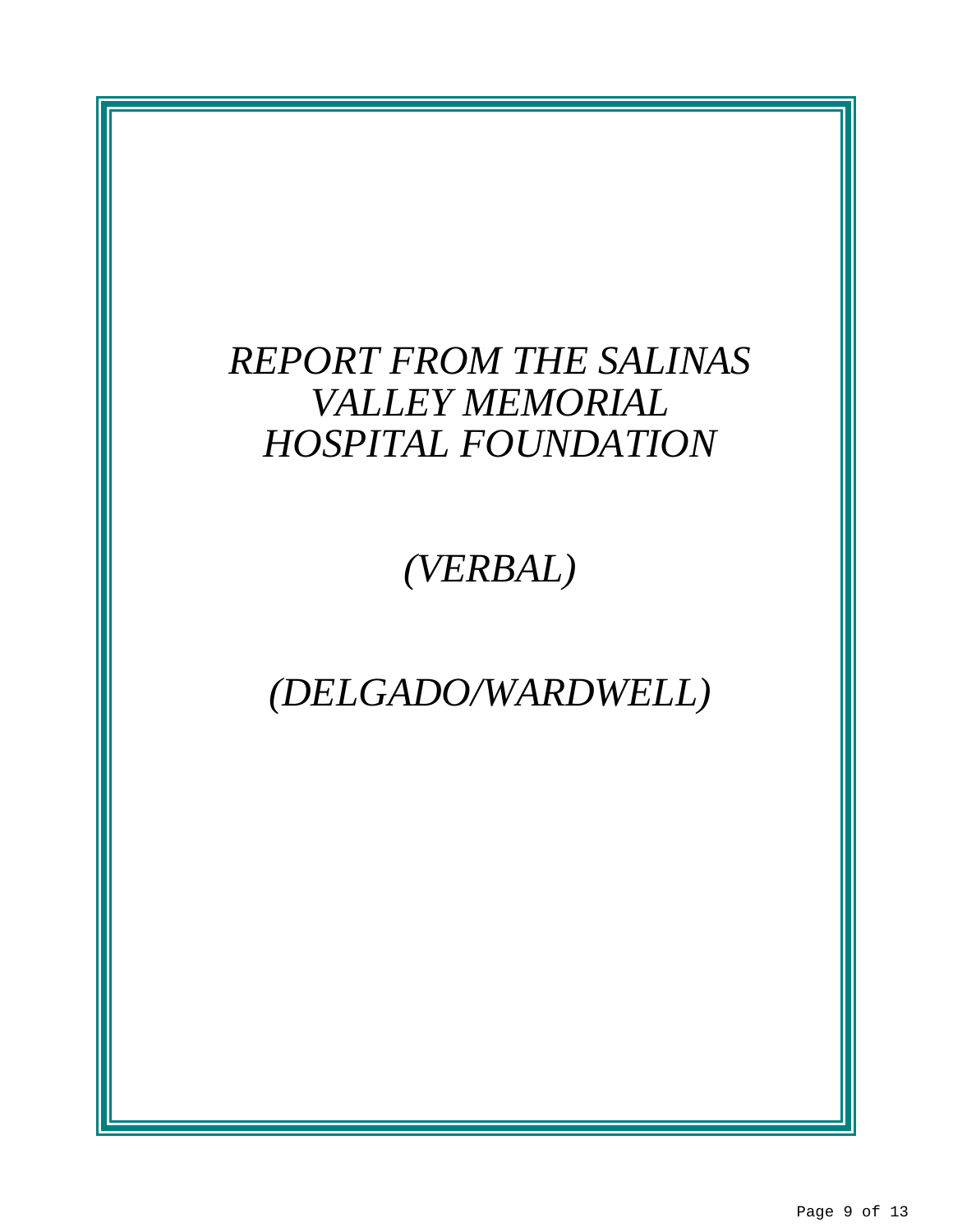# *REPORT ON THE SVMHS PATIENT FAMILY ADVISORY COUNCIL*

# *(VERBAL)*

# *(LAURENT/PAULO)*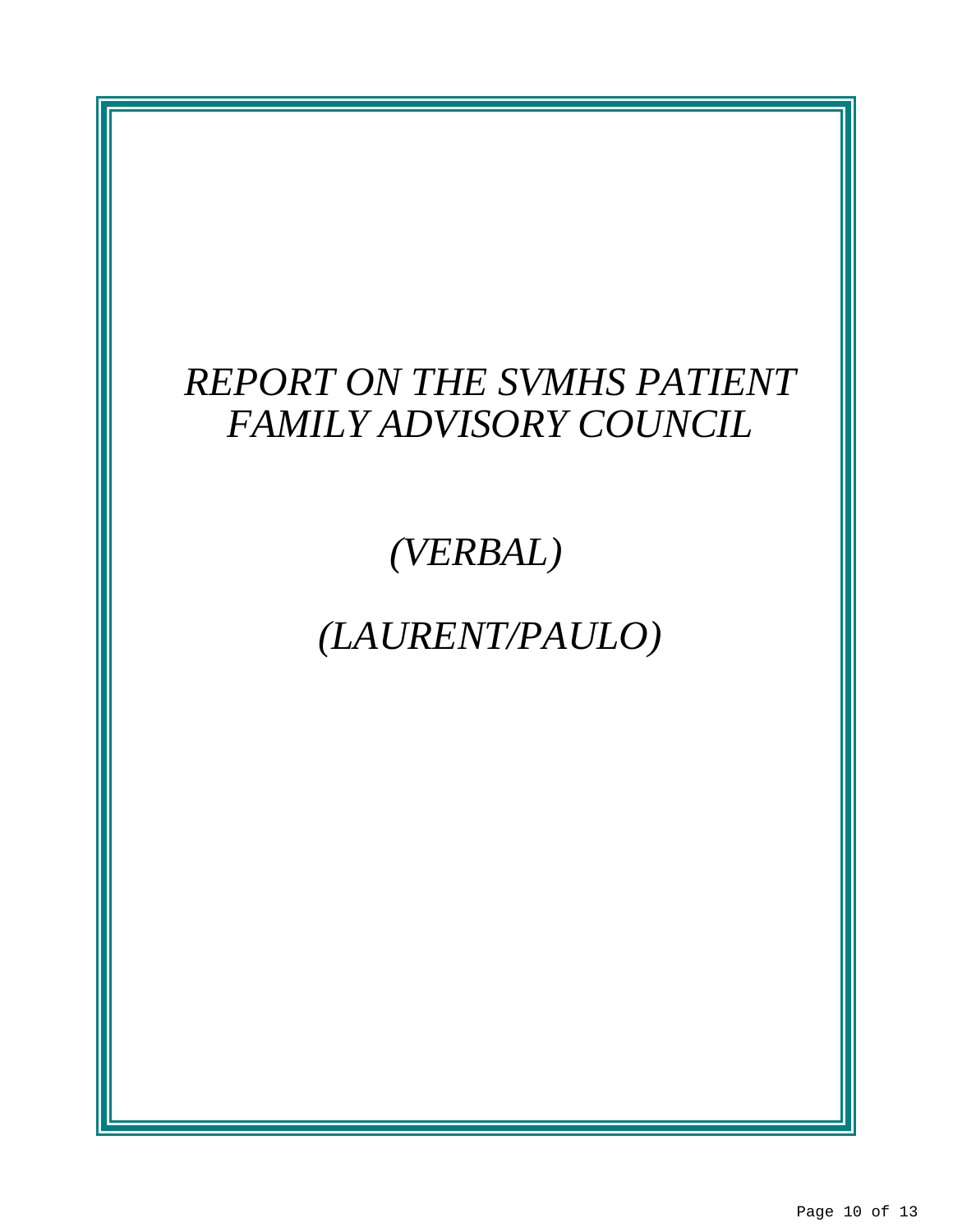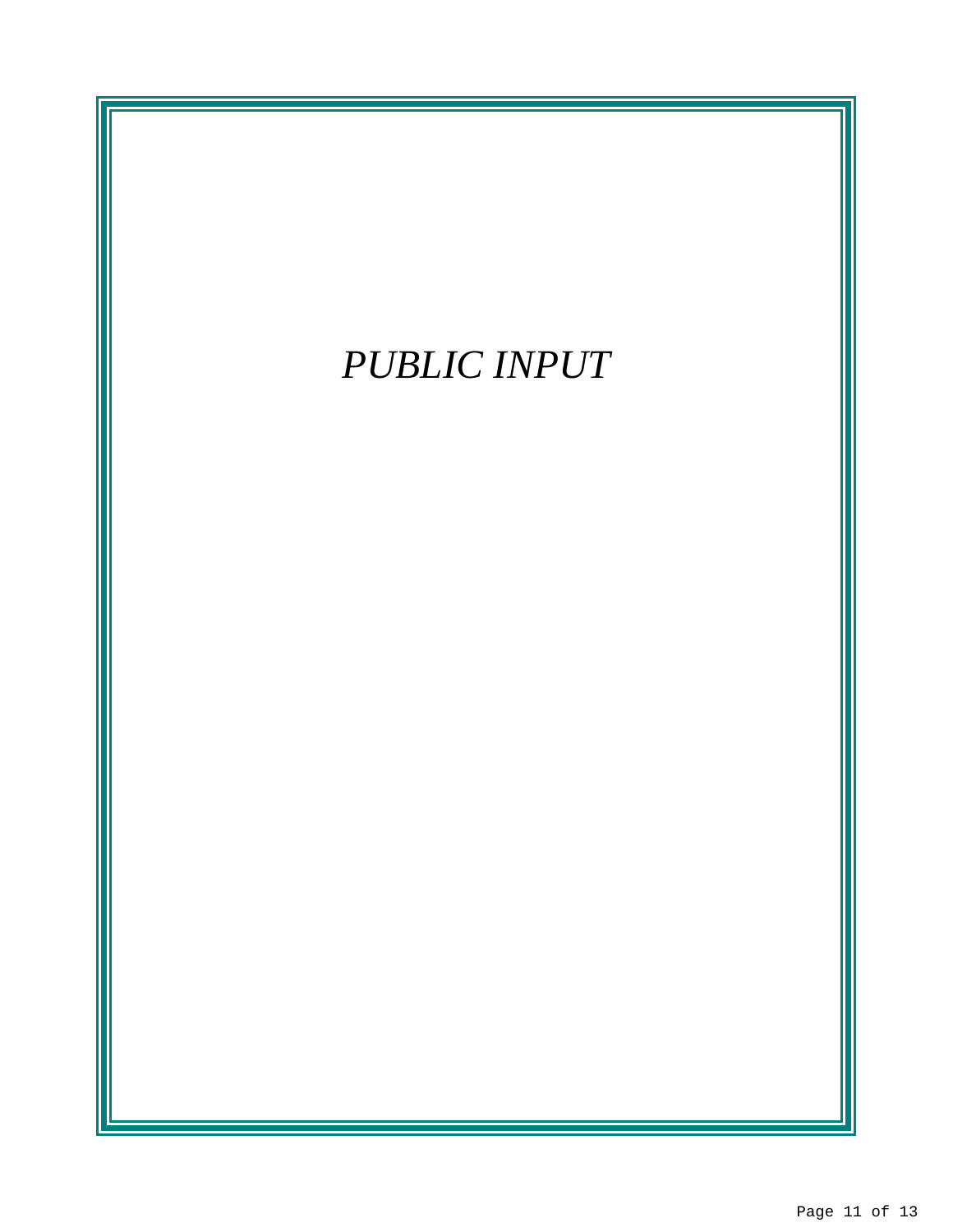